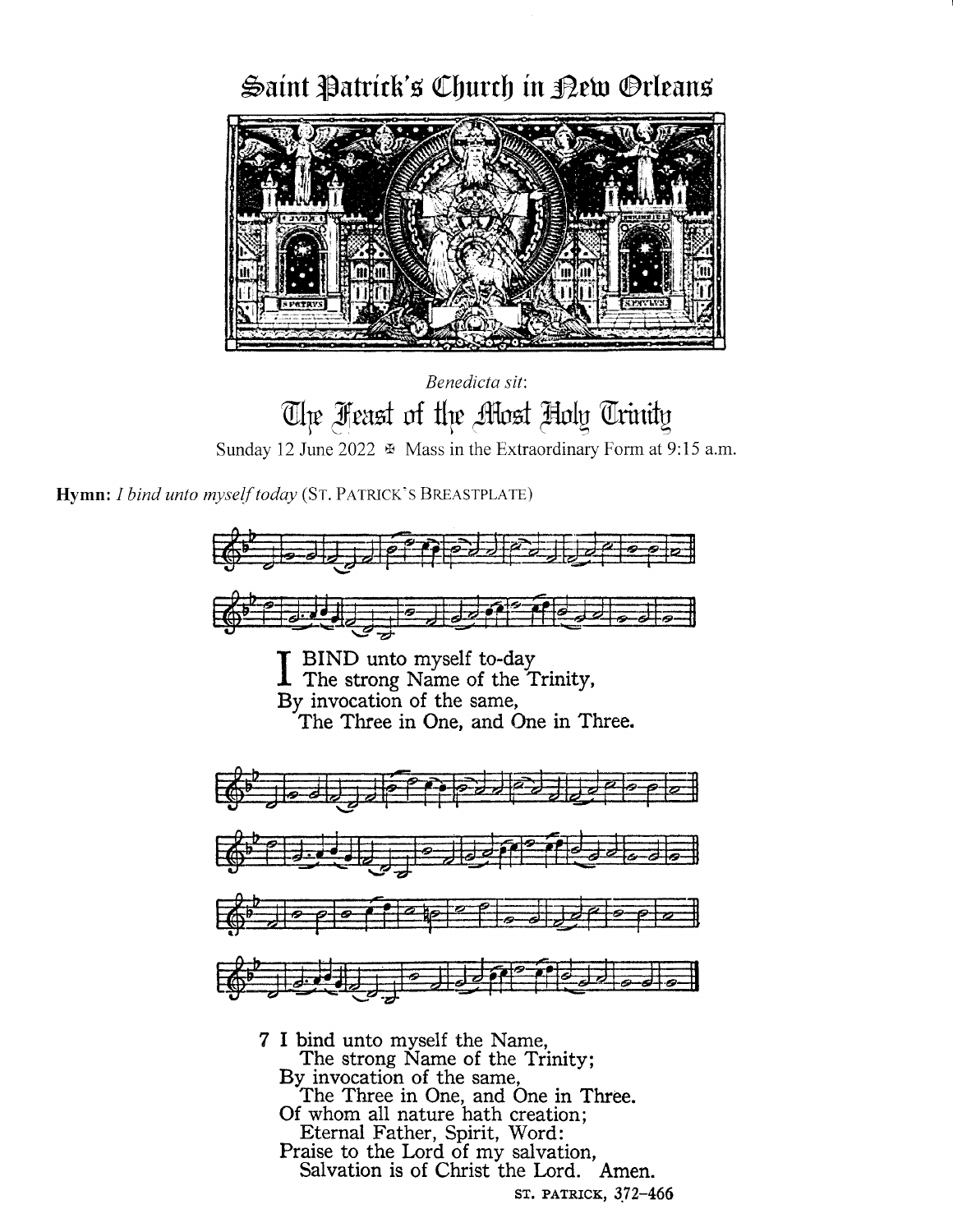## Ordinary of the Mass:

KYRIE, SANCTUS, & AGNUS DEI: Mass IV (Cunctipotens) Gloria VIII: red Traditional Mass booklet, page 54 CREDO III: red Traditional Mass booklet, page 56

Motets: Gloria Patri from Magnificat Tertii Toni<br>Glory be to the Father, and to the Son, and to the Holy Ghost:<br>Glory be to the Father, and to the Son, and to the Holy Ghost:

*Ave verum Corpus*, Opus 2, No. 1<br>Ave verum Corpus, natum Ex Maria Virgine, Vere passum, *Hail, true Body! Born of the Virgin Mary, Who didst truly* fluxit sanguine; Esto nobis prægustatum Mortis in examine.<br>O clemens, O pie, O dulcis Jesu, Fili Mariæ.

Gloria Patri, et Filio, et Spiritui Sancto: sicut erat in principio, Glory be to the Father, and to the Son, and to the Holy Ghost:<br>
et nunc, et semper, et in sæcula sæculorum. Amen.<br>
as it was in the beginning, is now, an as it was in the beginning, is now, and ever shall be, world without end. Amen.

Hail, true Body! Born of the Virgin Mary, Who didst truly immolatum In cruce pro homine. Cujus latus perforatum Vero suffer and wast slaughtered upon the Cross for men, from<br>fluxit sanguine: Esto nobis prægustatum Mortis in examine. Whose pierced side truly flowed Blood: be to us the heavenly banquet] in the agony of death, O clement, O loving, O sweet Jesu, Son of Mary.

Organ: Trio super "Allein Gott in der Höh' sei Ehr', " BWV 664 Johann Sebastian Bach (1685-1750) ("All glory be to God on high")

Wir glauben all'an einen Gott, BWV 680 J.S. Bach ("We all believe in one God")

 $\sim$